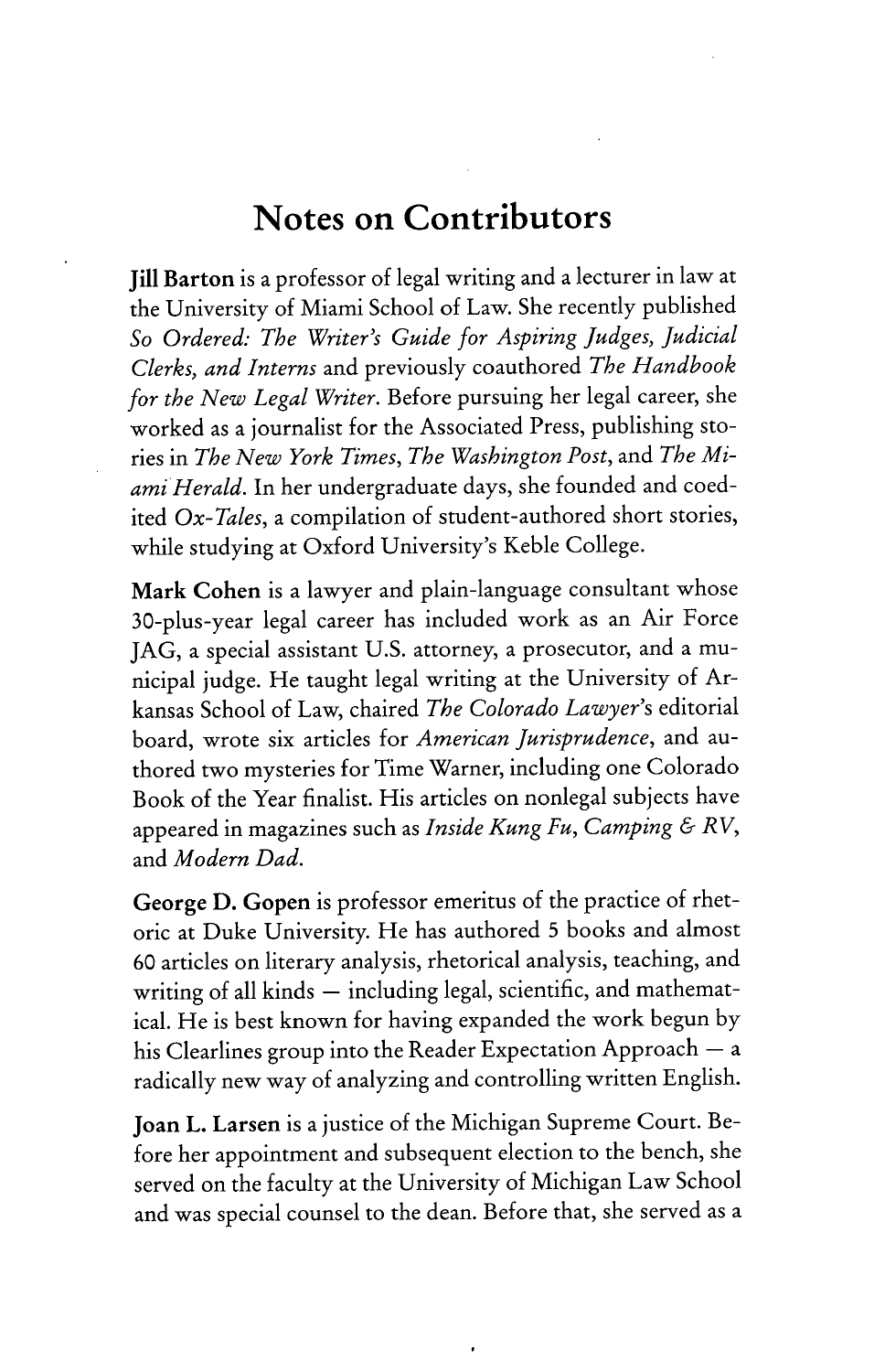deputy assistant attorney general in the **U.S.** Department of Justice Office of Legal Counsel, was an attorney in Sidley **&** Austin's Washington, **D.C.,** office, and clerked for **U.S.** Supreme Court Justice Antonin Scalia and **U.S.** Court of Appeals Judge David Sentelle.

**Brian C. Potts** is an Indiana attorney who serves as a law clerk to United States District Court Judge Joseph **S.** Van Bokkelen. In September, he'll begin clerking for Judge Daniel **A.** Manion of the United States Court of Appeals for the Seventh Circuit.

**Adam L. Rosman** is executive vice president and general counsel for First Data, where he oversees First Data's in-house attorneys and outside counsel, and manages all legal and regulatory matters. Before joining First Data, he served as general counsel for the Willis Group. He has served as an adjunct professor at Georgetown University Law Center.

Mark Sableman is a partner at Thompson Coburn LLP, in St. Louis, where he handles cases involving intellectual property, media, and information technology. He authored the book *More Speech, Not Less: Communications Law in the Information Age* and has received the International Trademark Association's Ladas Award and the Burton Award for Legal Achievement for several past articles. He has served as an adjunct professor at Washington University School of Law since 2001.

Kathleen Elliott Vinson directs the Legal Writing, Research, and Written Advocacy program at Suffolk University Law School, in Boston. She coauthored *Legal Analysis: The Fundamental Skill.* She has chaired the **AALS** Section on Legal Reasoning, Writing, and Research, and served as president of the Association of Legal Writing Directors. She is a former editor of The Legal Writing Institute's *Monograph Series and The Second Draft.* She also cofounded the New England Legal Writing Consortium.